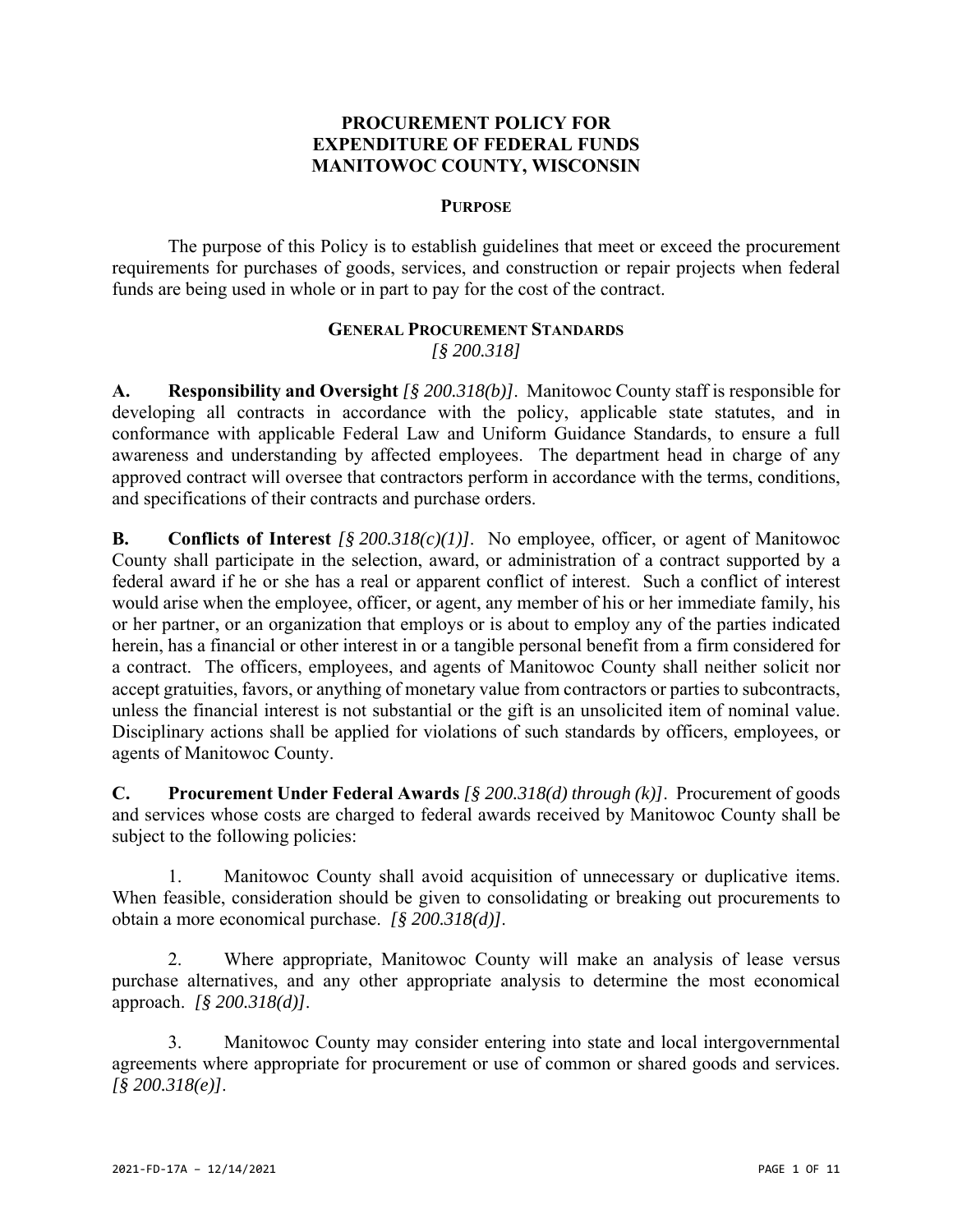4. Manitowoc County may use federal excess and surplus property in lieu of purchasing new equipment and property whenever such use is feasible and reduces project costs. *[§ 200.318(f)]*.

5. Manitowoc County may use value engineering clauses in contracts for construction projects of sufficient size to offer reasonable opportunities for cost reduction. *[§ 200.318(g)]*.

6. Manitowoc County shall award contracts only to responsible contractors possessing the ability to perform successfully under the terms and conditions of a proposed procurement. Consideration will be given to such matters as contractor integrity, compliance with public policy, record of past performance, and financial and technical resources. *[§ 200.318(h)]*.

7. Manitowoc County shall maintain records sufficient to detail the history of procurement. These records will include, but are not necessarily limited to, the following: rationale for the method of procurement, selection of contract type, contractor selection or rejection, and the basis for the contract price. *[§ 200.318(i)]*.

8. Manitowoc County may use time and material type of contracts only after the department director determines that no other contract is suitable. Time and material contracts shall have a "not to exceed price" where the contractor exceeds at its own risk. Further, the department director shall assert a high degree of oversight to obtain reasonable assurance that the contractor is using efficient methods and effective cost controls. *[§ 200.318(j)(1) and (2)]*.

9. Manitowoc County shall be responsible, in accordance with good administrative practice and sound business judgment, for the settlement of all contractual and administrative issues arising out of procurements. These issues include, but are not limited to, source evaluation, protests, disputes, and claims. *[§ 200.318(k)]*.

# **COMPETITION**

# *[§ 200.319]*

**A. Full and Open Competition** *[§ 200.319(a) and (b)]*. Manitowoc County shall conduct all procurement transactions in a manner providing full and open competition and which is consistent with the standards of 2 C.F.R. § 200.319 and 320. Situations considered to be restrictive of competition include, but are not limited to:

1. Placing unreasonable requirements on firms in order for them to qualify to do business;

- 2. Requiring unnecessary experience and excessive bonding;
- 3. Noncompetitive pricing practices between firms or between affiliated companies;
- 4. Noncompetitive contracts to consultants that are on retainer contracts;
- 5. Organizational conflicts of interest;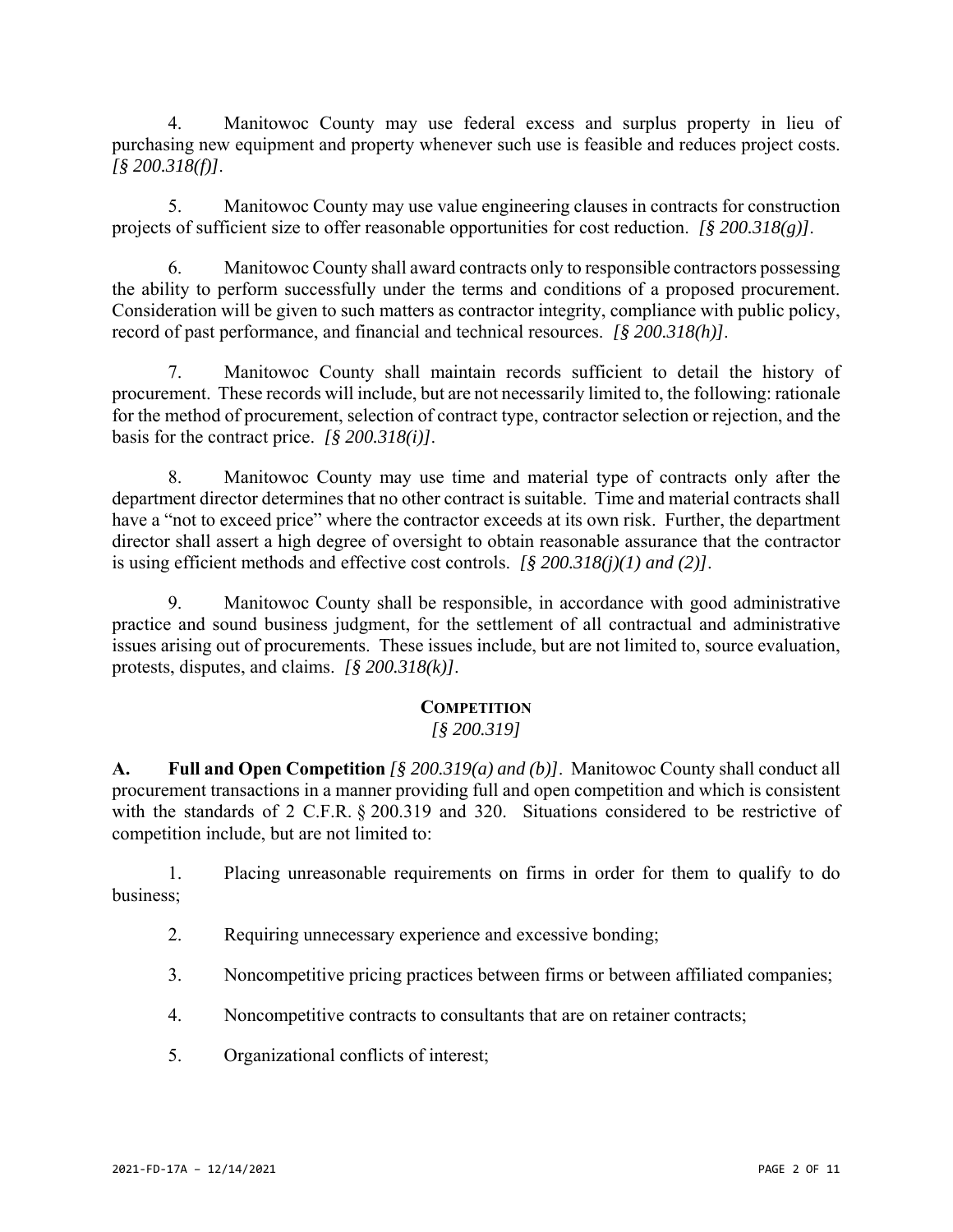6. Specifying only a "brand name" product instead of allowing "an equal" product to be offered and describing the performance or other relevant requirements of the procurements; and

7. Any arbitrary action in the procurement process.

**B. Contractor's Conflict of Interest** *[§ 200.319(b)]*. Contractors that develop or draft specifications, requirements, statements of work, or invitations for bids or requests for proposals shall be excluded from competing for such procurements.

**C. Geographic Preference** *[§ 200.319(c)]*. When federal funds are involved, Manitowoc County prohibits the use of statutorily or administratively imposed state or local geographical preferences in the evaluation of bids or proposals, except in those cases where applicable federal statutes expressly mandate or encourage geographic preference. Nothing in this section preempts state licensing laws. Notwithstanding the foregoing, when contracting for architectural and engineering (A/E) services, geographic location may be a selection criterion provided its application leaves an appropriate number of qualified firms, given the nature and size of the project, to compete for the contract.

**D. Procurement Standards** *[§ 200.319(d)]*. As applicable, all solicitation for projects using federal funds shall:

1. Incorporate a clear and accurate description of the technical requirements for the material, product, or service to be procured. Such description shall not, in competitive procurements, contain features that unduly restrict competition. The description may include a statement of the qualitative nature of the material, product, or service to be procured and, when necessary, shall set forth those minimum essential characteristics and standards to which it must conform if it is to satisfy its intended use. Detailed product specifications should be avoided if at all possible. When it is impractical or uneconomical to make a clear and accurate description of the technical requirements, a ''brand name or equivalent'' description may be used as a means to define the performance or other salient requirements of procurement. The specific features of the named brand that must be met by offers must be clearly stated; and

2. Identify all requirements that offerors must fulfill and all other factors to be used in evaluating bids or proposals.

**E. Prequalification Lists** *[§ 200.319(e)]*. All prequalified lists of persons, firms, or products used in acquiring goods and services shall be current and include enough qualified sources to ensure maximum open and free competition. Manitowoc County shall not preclude potential bidders from qualifying during the solicitation period.

**F. Noncompetitive Procurements** *[§ 200.319(f)]*. Manitowoc County shall only award noncompetitive procurements in accordance with 2 C.F.R. § 200.320 and the "Methods of Procurement" section of this policy.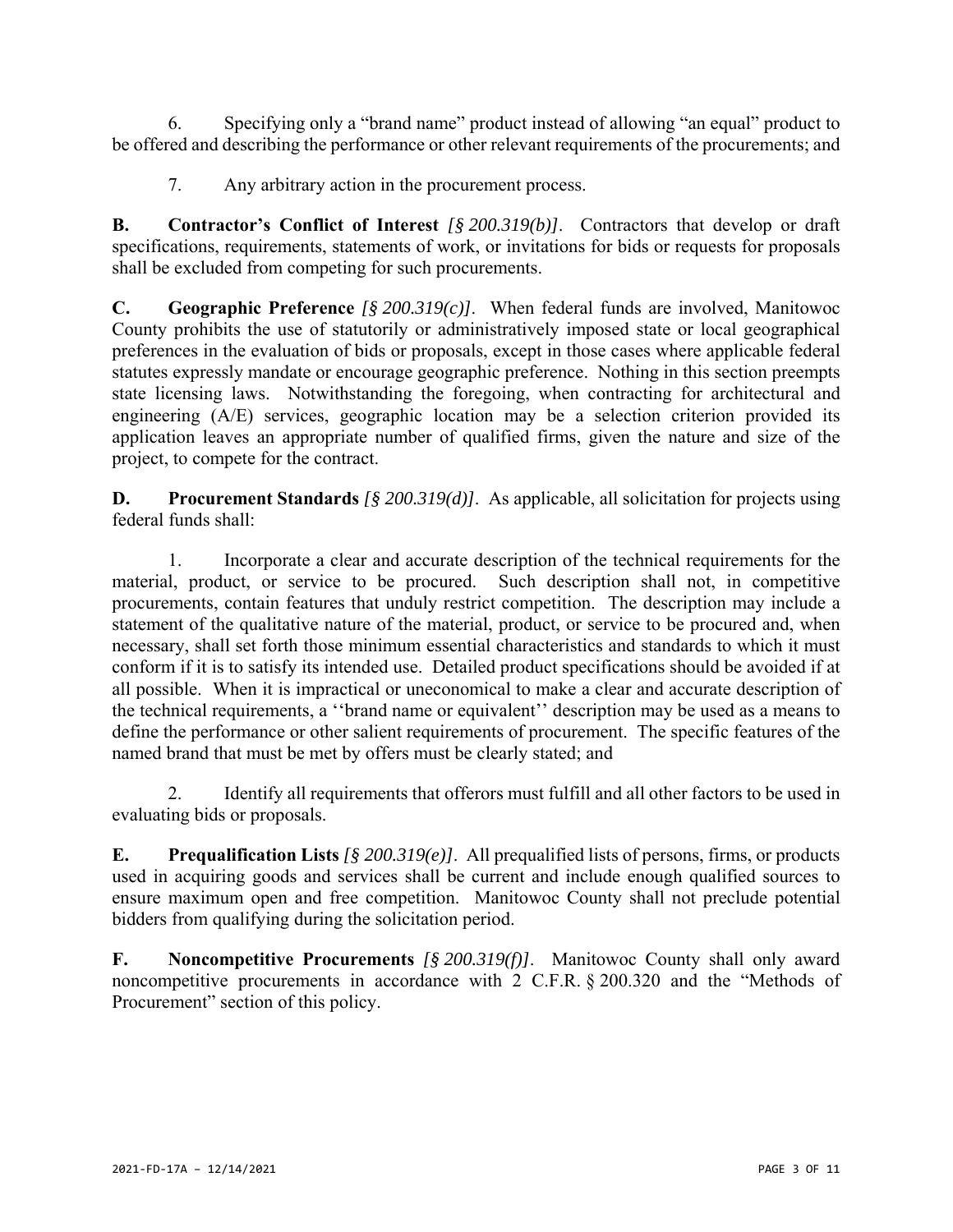## **METHODS OF PROCUREMENT** *[§ 200.320]*

Manitowoc County shall use one of the following methods of procurement for the acquisition of property or services required under a federal aware or sub-award.

# **A. Informal Procurement Methods** *[§ 200.320(a)]*.

1. Micro-purchases *[§ 200.320(a)(1)]*. Procurement by micro-purchase is the acquisition of supplies or services, the aggregate dollar amount of which does not exceed \$10,000 or \$2,000 in the case of acquisitions for construction subject to the Davis-Bacon Act. Procurement by micro-purchase shall meet the following guidelines:

Distribution *[§ 200.320(a)(1)(i)]*. To the extent practicable, Manitowoc County will distribute micro-purchases equitably among qualified suppliers.

ii. Micro-purchase Awards *[§ 200.320(a)(1)(ii)]*. Micro-purchases may be awarded without soliciting competitive quotations if Manitowoc County considers the price to be reasonable based on research, experience, purchase history, or other applicable information.

2. Small Purchases *[§ 200.320(a)(2)]*. Procurement by small purchase is the acquisition of supplies or services where the aggregate dollar amount is more than the micropurchase threshold (*i.e.* \$10,000) but does not exceed \$250,000 or \$750,000 in the case of acquisitions used to facilitate defense against or recovery from cyber-attack. Procurement by small purchase shall meet the following guideline:

i. When using the small purchase method of procurement, Manitowoc County shall obtain price or rate quotations from an adequate number of qualified sources. *[§ 200.320(a)(2)(i)]*.

**B. Formal Procurement Methods** *[§ 200.320(b)]*. When the value of the procurement for property or services under a federal financial assistance award exceeds the small purchase threshold, Manitowoc County shall use one of the formal procurement methods below.

1. Sealed Bids *[§ 200.320(b)(1)]*. The sealed bid procurement method is one in which bids are publicly solicited and a firm fixed-price contract (lump sum or unit price) is awarded to the lowest responsible bidder whose bid conforms with all the material terms and conditions of the invitation for bids. Generally, the sealed bid method is the preferred method for procuring construction.

i. For sealed bidding to be feasible, the following conditions should be present *[§ 200.320(b)(1)(i)]*:

(a) A complete, adequate, and realistic specification or purchase description;

(b) Two or more responsible bidders that are willing and able to compete effectively for the business; and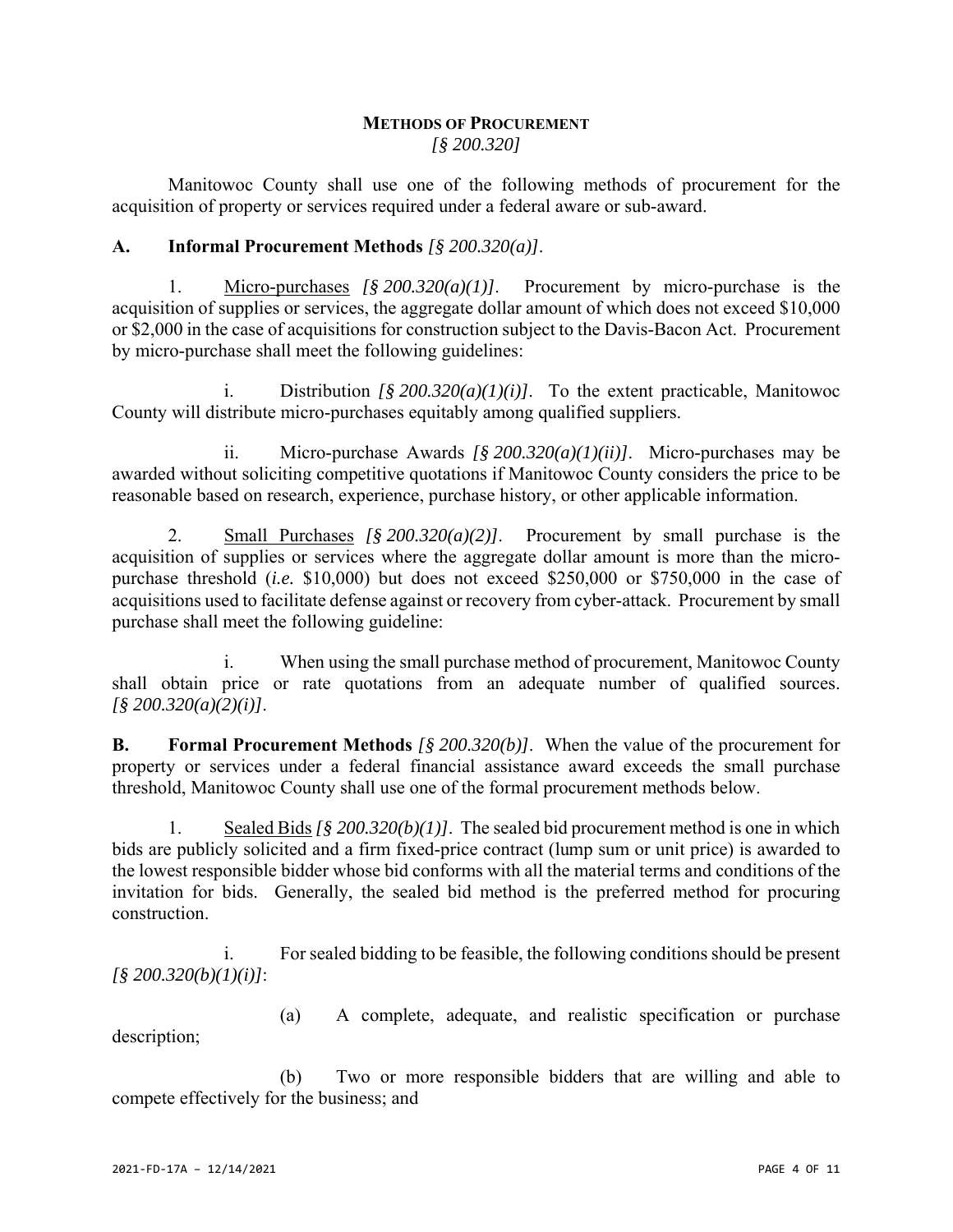(c) The procurement lends itself to a firm fixed price contract and the selection of the successful bidder can be made principally on the basis of price.

ii. If sealed bids are used, the following requirements shall apply *[§ 200.320(b)(1)(ii)]*:

(a) Bids shall be solicited from an adequate number of qualified sources, providing sufficient response time before the date set for opening the bids;

(b) The invitation for bids shall be publicly advertised;

(c) The invitation for bids, which shall include any specifications and pertinent attachments, shall define the items or services for the bidder to properly respond;

(d) All bids shall be publicly opened at the time and place prescribed in the invitation for bids;

(e) A firm fixed price contract award shall be made in writing to the lowest responsive and responsible bidder. Where specified in bidding documents, factors such as discounts, transportation cost, and life cycle costs shall be considered in determining which bid is lowest. Payment discounts shall only be used to determine the low bid when prior experience indicates that such discounts are usually taken advantage of; and

reason.

(f) Any or all bids may be rejected if there is a sound documented

2. Proposals *[§ 200.320(b)(2)]*. The proposal procurement method is one in which either a fixed price or cost-reimbursement type contract is awarded. Proposals are generally used when conditions are not appropriate for the use of sealed bids. If sealed bids are used, the following requirements shall apply:

(i) Requests for proposals shall be publicized and identify all evaluation factors and their relative importance *[§ 200.320(b)(2)(i)]*;

(ii) Proposals shall be solicited from an adequate number of qualified sources *[§ 200.320(b)(2)(i)]*;

(iii) Any response to publicized requests for proposals shall be considered to the maximum extent practical *[§ 200.320(b)(2)(i)]*;

(iv) The department responsible for issuing the request for proposal shall have a written method for conducting technical evaluations of the proposals received and for selecting recipients *[§ 200.320(b)(2)(ii)]*;

(v) Contracts shall be awarded to the responsible firm whose proposal is most advantageous to Manitowoc County, with price and other factors considered *[§ 200.320(b)(2)(iii)]*; and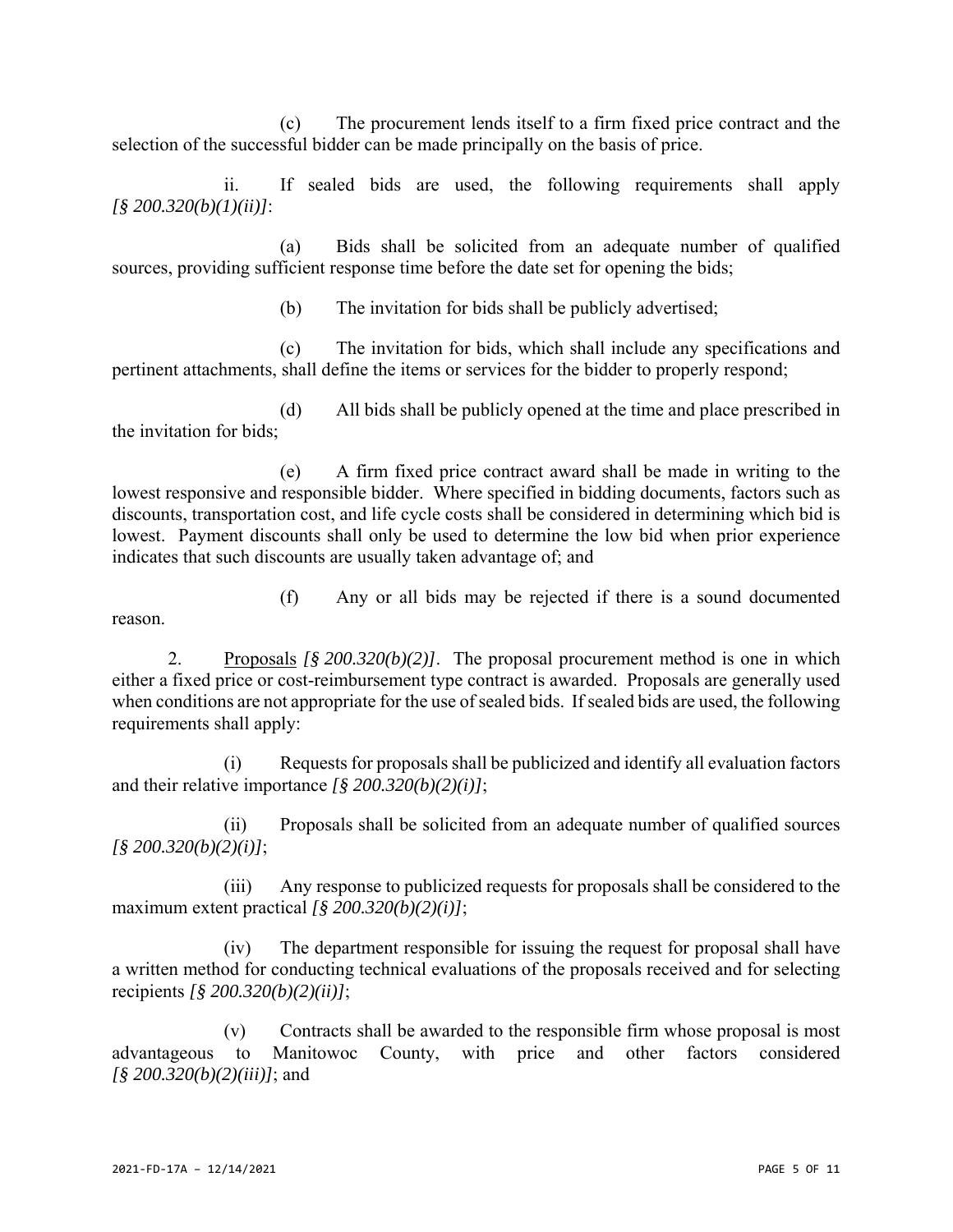(vi) Manitowoc County may use the competitive proposal procedure for qualifications-based procurement of architectural/engineering ("A/E") professional services, whereby competitors' qualifications are evaluated and the most qualified competitor is selected, subject to negotiation of fair and reasonable compensation. This method, where price is not used as a selection factor, can only be used in the procurement of A/E professional services. It cannot be used to purchase other types of services though A/E firms that are a potential source to perform the proposed project  $\int \frac{8}{9} 200.320(b)(2)(iv)$ .

**C. Noncompetitive Procurement**. *[§ 200.320(c)]*. Noncompetitive procurement shall be used only if one or more of the following circumstances apply:

1. The item is available only from a single source;

2. Public exigency or emergency will not permit a delay resulting from competitive solicitation;

3. The federal awarding agency or pass-through entity expressly authorizes noncompetitive proposals in response to a written request from Manitowoc County; or

4. After solicitation of a number of sources, competition is determined inadequate.

## **CONTRACTING WITH SMALL AND MINORITY BUSINESSES, WOMEN'S BUSINESS ENTERPRISES, AND LABOR SURPLUS AREA FIRMS** *[§ 200.321]*

Manitowoc County shall take all necessary affirmative steps to assure that minority businesses, women's business enterprises, and labor surplus area firms are used when possible. Affirmative steps shall include the following:

1. Placing qualified small and minority businesses and women's business enterprises on solicitation lists;

2. Assuring that small and minority businesses, and women's business enterprises are solicited whenever they are potential sources;

3. Dividing total requirements, when economically feasible, into smaller tasks or quantities to permit maximum participation by small and minority businesses, and women's business enterprises;

4. Establishing delivery schedules, where the requirement permits, which encourage participation by small and minority businesses, and women's business enterprises;

5. Using the services and assistance, as appropriate, of such organizations as the Small Business Administration and the Minority Business Development Agency of the Department of Commerce; and

6. Requiring the prime contractor, if subcontracts are to be let, to take the affirmative steps listed in paragraphs 1. through 5. of this section.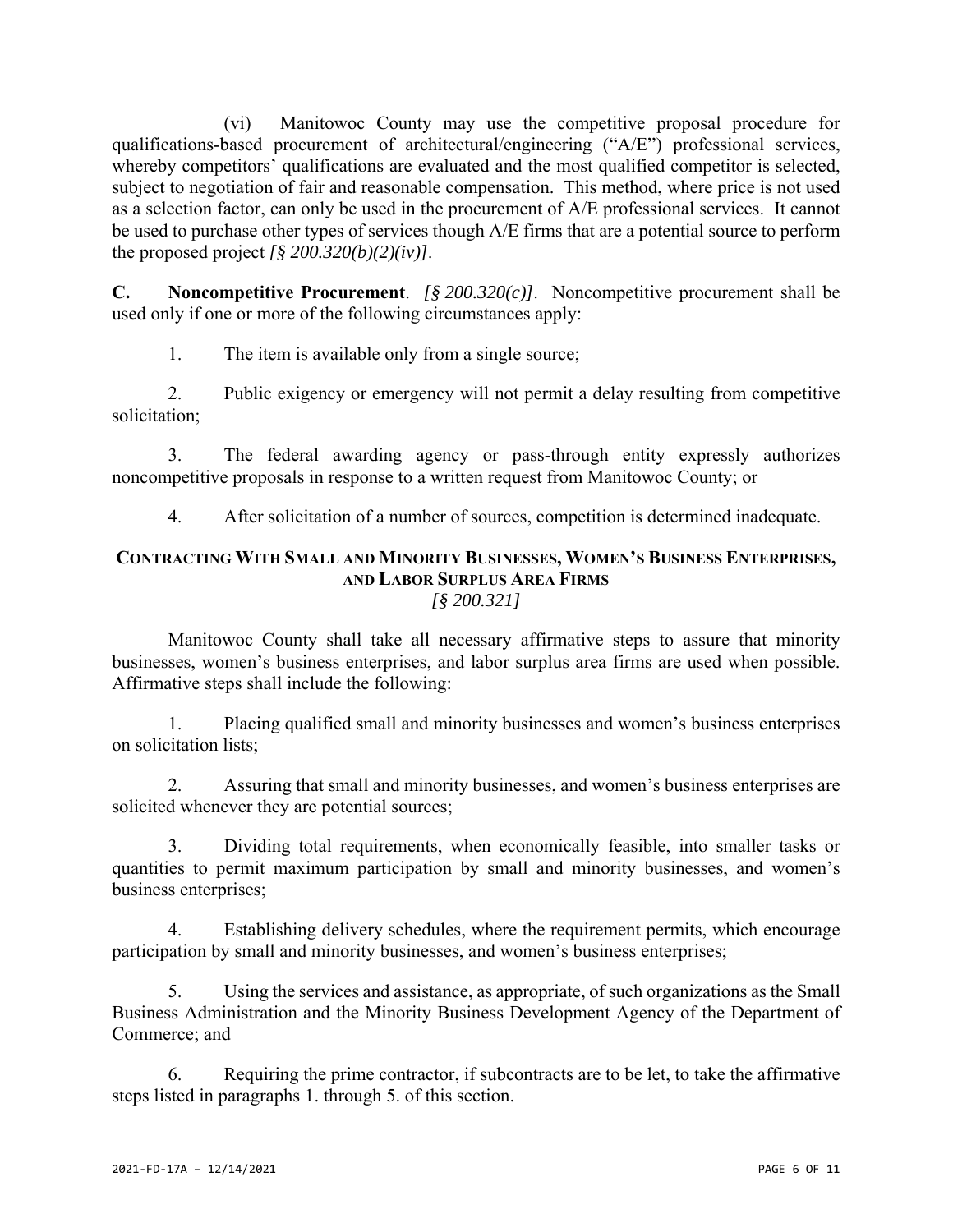#### **DOMESTIC PREFERENCE** *[§ 200.322]*

To the extent consistent with law, Manitowoc County shall, to the greatest extent practicable under a federal award, provide a preference for the purchase, acquisition, or use of goods, products, or materials produced in the United States (including but not limited to iron, aluminum, steel, cement, and other manufactured products). The requirements of this section shall be included in all contracts and purchase orders for work or products under a federal award.

# **RECOVERED MATERIALS**

*[§ 200.323]*

Manitowoc County and its contractors shall comply with Section 6002 of the Solid Waste Disposal Act, as amended by the Resource Conservation and Recovery Act. The requirements of Section 6002 include procuring only items designated in guidelines of the Environmental Protection Agency (EPA) at 40 C.F.R. Part 247 that contain the highest percentage of recovered materials practicable, consistent with maintaining a satisfactory level of competition, where the purchase price of the item exceeds \$10,000 or the value of the quantity acquired during the preceding fiscal year exceeded \$10,000; procuring solid waste management services in a manner that maximizes energy and resource recovery; and establishing an affirmative procurement program for procurement of recovered materials identified in the EPA guidelines. The decision not to procure such items shall be based on a determination that such procurement items: (a) are not reasonably available within a reasonable period of time; (b) fail to meet the performance standards set for the applicable specifications or fail to meet the reasonable performance standards of the procuring agencies; or (c) are only available at an unreasonable price.

#### **CONTRACT COST AND PRICE** *[§ 200.324]*

**A. Cost Analysis** *[§§ 200.324(a) and (c)]*. Manitowoc County shall perform a cost or price analysis in connection with every procurement action in excess of the Simplified Acquisition Threshold as defined in 2 C.F.R. § 200.1 and 48 C.F.R. Part 2, subpart 2.1 ("Simplified Acquisition Threshold") including contract modifications. The method and degree of analysis shall be dependent on the facts surrounding the particular procurement situation, but as a starting point, Manitowoc County shall make independent estimates before receiving bids or proposals. Costs or prices based on estimated costs for contracts under the federal award shall be allowable only to the extent that costs incurred or cost estimates included in negotiated prices would be allowable for Manitowoc County under 2 C.F.R. Part 200, subpart E ("Cost Principles"). Manitowoc County may reference its own cost principles that comply with the federal cost principles.

**B. Profit** *[§ 200.324(b)]*. Manitowoc County shall negotiate profit as a separate element of the price for each contract in which there is no price competition and in all cases where a cost analysis is performed. To establish a fair and reasonable profit, consideration shall be given to the complexity of the work to be performed, the risk borne by the contractor, the contractor's investment, the amount of subcontracting, the quality of its record of past performance, and industry profit rates in the surrounding geographical area for similar work.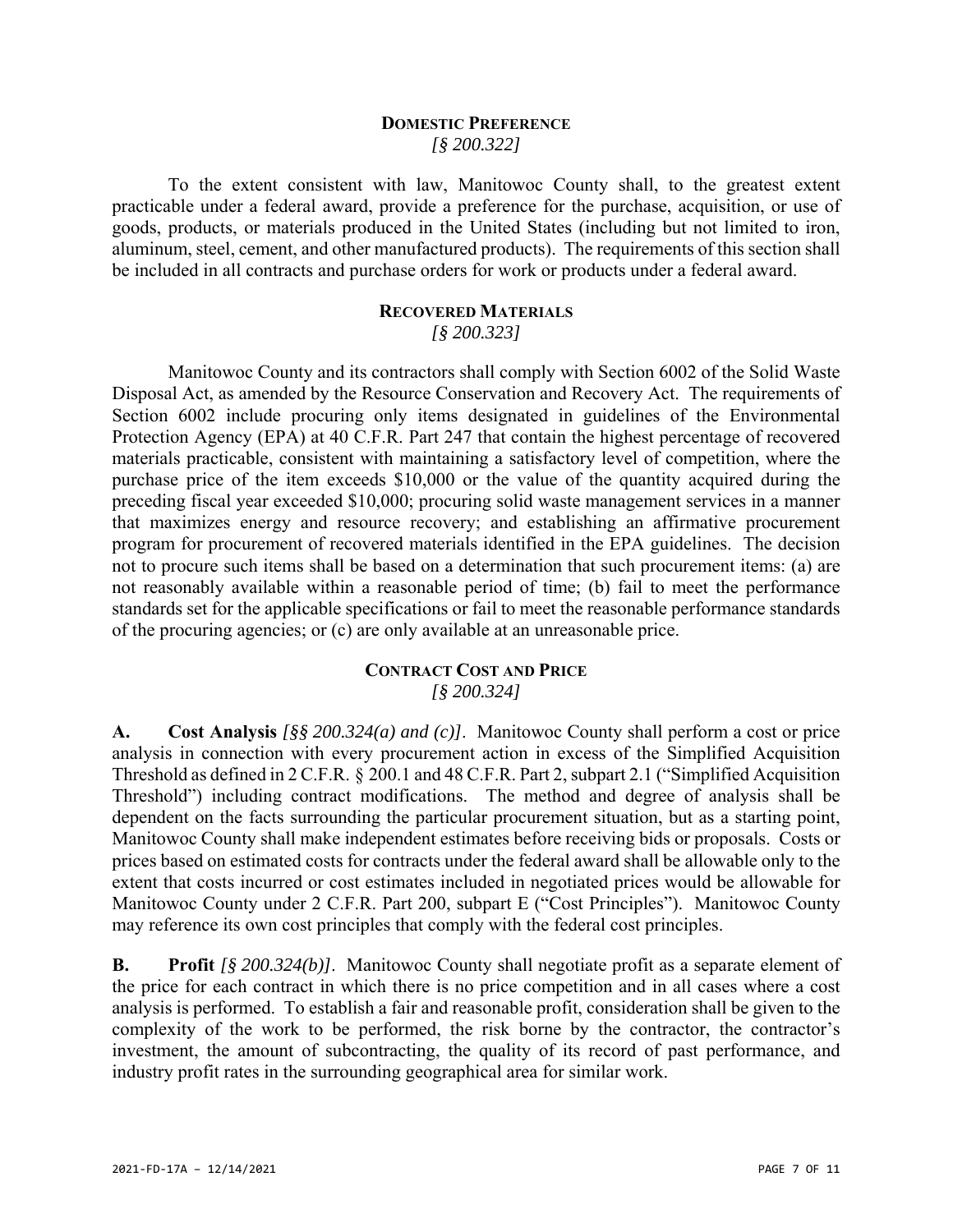**C. Procurement by Cost Plus Percentage** *[§ 200.324(d)]*. Manitowoc County shall not use either the "cost plus a percentage of cost" or the "percentage of construction cost" method of contracting.

#### **AGENCY REVIEW** *[§ 200.325]*

**A. Technical Specifications** *[§ 200.325(a)]*. Manitowoc County shall make available, upon request of the federal awarding agency or pass-through entity, technical specifications on proposed procurements where the federal awarding agency or pass-through entity believes such review is needed to ensure that the item or service specified is the one being proposed for acquisition.

**B. Pre-procurement Review** *[§ 200.325(b)]*. Manitowoc County shall make available upon request for pre-procurement review by the federal awarding agency or pass-through entity procurement documents, such as requests for proposals or invitations for bids, or independent cost estimates, when:

1. Manitowoc County's procurement procedures or operation fails to comply with the procurement standards in this part;

2. The procurement is expected to exceed the Simplified Acquisition Threshold and is to be awarded without competition or only one bid or offer is received in response to a solicitation;

3. The procurement, which is expected to exceed the Simplified Acquisition Threshold, specifies a ''brand name'' product;

4. The proposed contract is more than the Simplified Acquisition Threshold and is to be awarded to other than the apparent low bidder under a sealed bid procurement; or

5. A proposed contract modification changes the scope of a contract or increases the contract amount by more than the Simplified Acquisition Threshold.

# **BONDING**

## *[§ 200.326]*

For construction or facility improvement contracts that exceed the Simplified Acquisition Threshold, Manitowoc County shall require, at a minimum, the following:

1. A bid guarantee from each bidder equivalent to five percent of the bid price. The bid guarantee shall consist of a firm commitment such as a bid bond, certified check, or other negotiable instrument accompanying a bid as assurance that the bidder will, upon acceptance of the bid, execute such contractual documents as may be required within the time specified *[§ 200.326(a)]*;

2. A performance bond from the contractor for 100 percent of the contract price. The ''performance bond'' shall be executed in connection with the contract to secure fulfillment of all the contractor's requirements under such contract *[§ 200.326(b)]*; and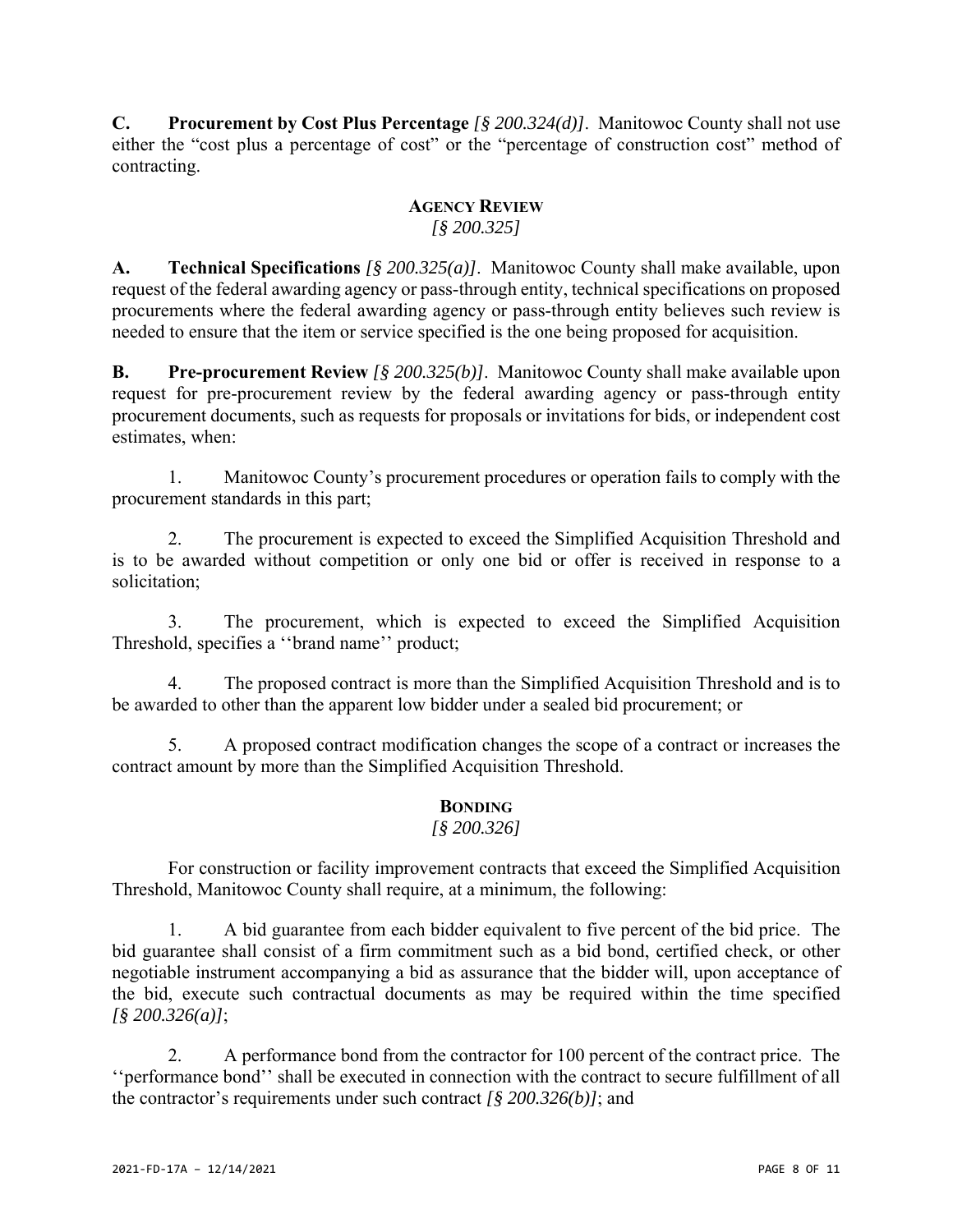3. A payment bond from the contractor for 100 percent of the contract price. The payment bond shall be executed in connection with the contract to assure payment as required by law of all persons supplying labor and material in the execution of the work provided for in the contract *[§ 200.326(c)]*.

# **CONTRACT PROVISIONS** *[§ 200.327]*

As applicable, contracts made by Manitowoc County, along with all related subcontracts, shall contain the following provisions:

**A. Remedies** *[§ 200 Appendix II (A)]*. All contracts in excess of the Simplified Acquisition Threshold shall contain contractual provisions or conditions that allow for administrative, contractual, or legal remedies in instances in which a contractor violates or breaches the contract terms, and provide for such sanctions and penalties as appropriate.

**B. Termination** *[§ 200 Appendix II (B)]*. All contracts in excess of \$10,000 shall contain suitable provisions for termination for cause and for convenience, including the manner by which termination shall be effected and the basis for settlement.

**C. Equal Employment Opportunity** *[§ 200 Appendix II (C)]*. All contracts that meet the definition of "federally assisted construction contract" in 41 C.F.R. Part 60-1.3 shall include the equal opportunity clause provided under 41 C.F.R. § 60-1.4(b), in accordance with Executive Order 11246, "Equal Employment Opportunity" (30 FR 12319, 12935, 3 C.F.R. Part, 1964-1965 Comp., p. 339) as amended by Executive Order 11375, "Amending Executive Order 11246 Relating to Equal Employment Opportunity," and as implemented by regulations at 41 C.F.R. Part 60, "Office of Federal Contract Compliance Programs, Equal Employment Opportunity, Department of Labor."

**D. Davis-Bacon Act, as Amended (40 U.S.C. §§ 3141-3148)** *[§ 200 Appendix II (D)]*. When required by federal program legislation, all prime construction contracts in excess of \$2,000 awarded by Manitowoc County shall include a provision for compliance with the Davis-Bacon Act (40 U.S.C. §§ 3141–3144, and 3146–3148) as supplemented by Department of Labor regulations (29 C.F.R. Part 5, ''Labor Standards Provisions Applicable to Contracts Covering Federally Financed and Assisted Construction''). In accordance with the statute, contractors shall be required to pay wages to laborers and mechanics at a rate not less than the prevailing wages specified in a wage determination made by the Secretary of Labor. Additionally, contractors shall be required to pay wages not less than once a week. Manitowoc County shall place a copy of the current prevailing wage determination issued by the Department of Labor in each solicitation. The decision to award a contract shall be conditioned upon the acceptance of the wage determination. Manitowoc County shall report all suspected or reported violations to the federal awarding agency. The contracts shall also include a provision for compliance with the Copeland ''Anti-Kickback'' Act (40 U.S.C. § 3145), as supplemented by Department of Labor regulations (29 C.F.R. Part 3, ''Contractors and Subcontractors on Public Building or Public Work Financed in Whole or in Part by Loans or Grants from the United States''). Manitowoc County shall report all suspected or reported violations of the Copeland ''Anti-Kickback'' Act to the federal awarding agency.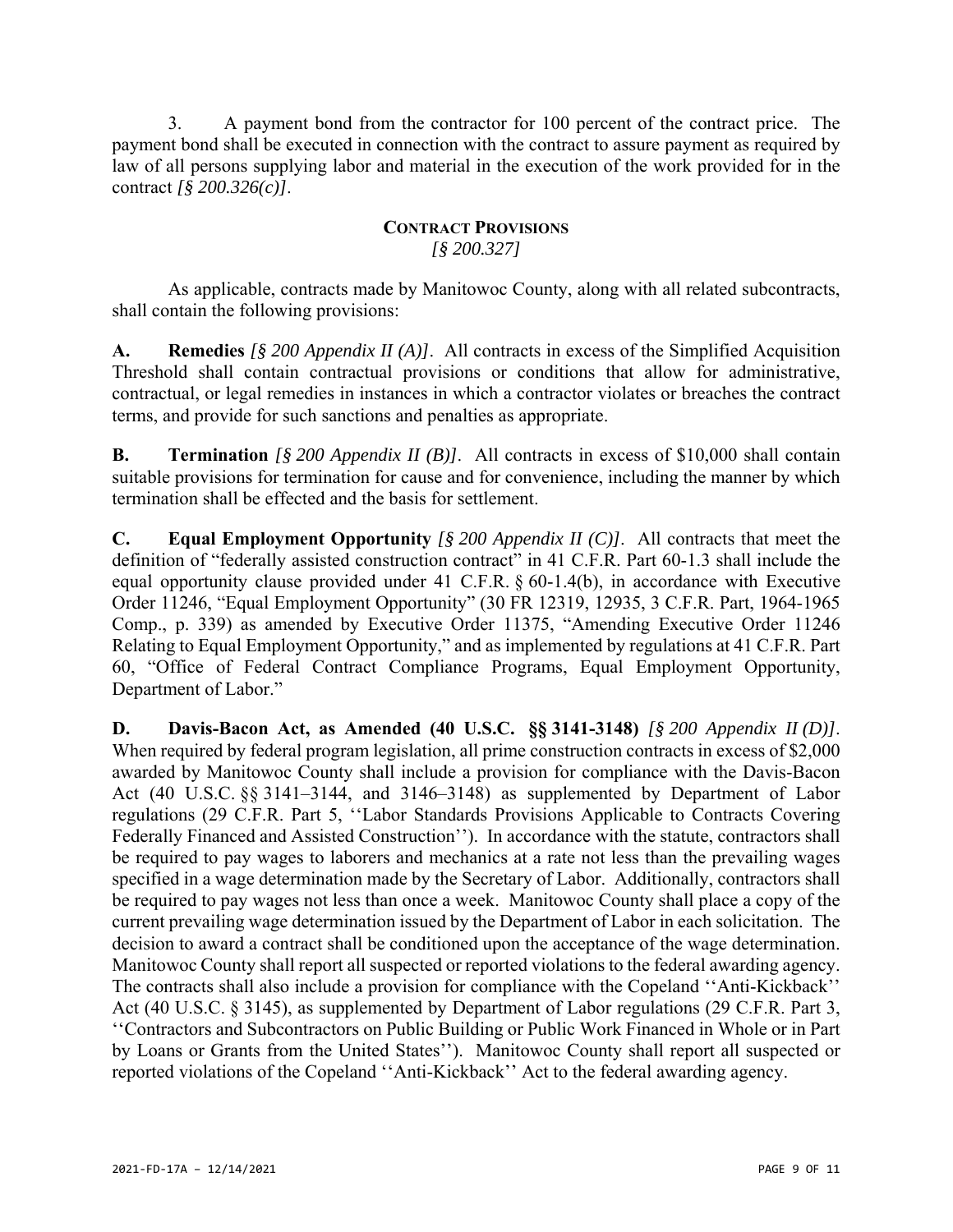**E. Contract Work Hours and Safety Standards Act (40 U.S.C. §§ 3701-3708)** *[§ 200 Appendix II (E)]*. Where applicable, all contracts awarded by Manitowoc County in excess of \$100,000 that involve the employment of mechanics or laborers shall include a provision for compliance with 40 U.S.C. §§ 3702 and 3704, as supplemented by Department of Labor regulations (29 C.F.R Part 5). The requirements of 40 U.S.C. § 3704 shall be applicable to construction work and shall provide that no laborer or mechanic is required to work in surroundings or under working conditions that are unsanitary, hazardous, or dangerous. These requirements do not apply to the purchases of supplies or materials or articles ordinarily available on the open market, or contracts for transportation or transmission of intelligence.

**F. Rights to Inventions Made Under a Contract or Agreement** *[§ 200 Appendix II (F)]*. If the federal award meets the definition of ''funding agreement'' under 37 C.F.R. § 401.2(a) and Manitowoc County wishes to enter into a contract with a small business firm or nonprofit organization regarding the substitution of parties, assignment, or performance of experimental, developmental, or research work under that ''funding agreement,'' Manitowoc County shall comply with the requirements of 37 C.F.R. Part 401, ''Rights to Inventions Made by Nonprofit Organizations and Small Business Firms Under Government Grants, Contracts and Cooperative Agreements,'' and any implementing regulations issued by the awarding agency.

**G. Clean Air Act (42 U.S.C. §§ 7401-7671q) and the Federal Water Pollution Control Act (33 U.S.C. §§ 1251 -1387), as Amended** *[§ 200 Appendix II (G)]*. Contracts in excess of \$150,000 shall contain a provision that requires the contractor to comply with all applicable standards, orders, or regulations issued pursuant to the Clean Air Act (42 U.S.C. § 7401–7671q) and the Federal Water Pollution Control Act as amended (33 U.S.C. § 1251–1387). Violations shall be reported to the federal awarding agency and the Regional Office of the Environmental Protection Agency (EPA).

**H. Debarment and Suspension (Executive Orders 12549 and 12689)** *[§ 200 Appendix II (H)]*. Manitowoc County shall not make a contract award to any party listed on the government wide exclusions in the System for Award Management (SAM), in accordance with the OMB guidelines at 2 C.F.R. § 180 that implement Executive Orders 12549 (3 C.F.R. Part 1986 Comp., p. 189) and 12689 (3 C.F.R. Part 1989 Comp., p. 235), ''Debarment and Suspension.''

**I. Byrd Anti-Lobbying Amendment (31 U.S.C. § 1352)** *[§ 200 Appendix II (I)]*. Contractors that apply or bid for an award exceeding \$100,000 shall file the required Byrd Anti-Lobbying certification. Each tier shall certify to the tier above that it will not and has not used federal appropriated funds to pay any person or organization for influencing or attempting to influence an officer or employee of any agency, a member of Congress, officer or employee of Congress, or an employee of a member of Congress in connection with obtaining any federal contract, grant or any other award covered by 31 U.S.C. § 1352. Each tier shall also disclose any lobbying with non-federal funds that takes place in connection with obtaining any federal award.

**I. Prohibition on Certain Telecommunications and Video Surveillance Services or Equipment** *[§ 200 Appendix II (K)]*. Manitowoc County shall not procure or enter into a contact to procure equipment, services, or systems that use telecommunications equipment produced by Huawei Technologies Company or ZTE Corporation (or any subsidiary or affiliate of such entities) as a substantial or essential component of any system, or as critical technology as part of any